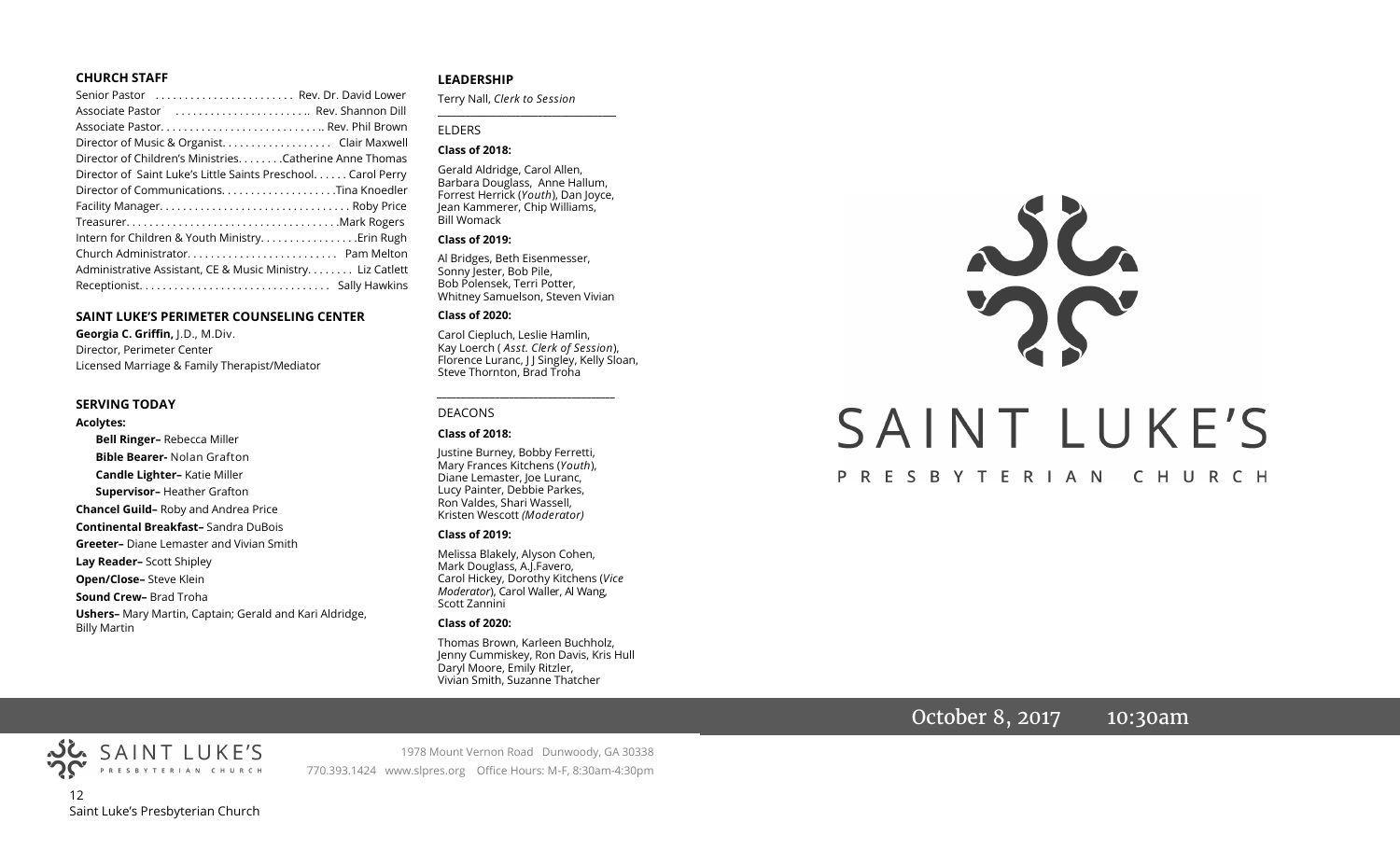

1978 Mount Vernon Road • Dunwoody, Georgia 30338 770.393.1424 • www.slpres.org

## **October 8, 2017**

18th Sunday after Pentecost, Ordinary Time

#### **Liturgical Color:** Green

*Green is used for all other time periods (called Ordinary Time) not marked by a specific festival or season.* 

*Today's flowers are given by Sally and Alan Larson for the glory of God and in gratitude for their family and friends.* 

#### **SUNDAY SCHEDULE**

8:30am Chapel Communion Service 9:30am Sunday School 10:30am Sanctuary Worship Service *Nursery available at all services and Sunday School.* 

#### MISSION

Responding to God's call and empowered by the Holy Spirit, we invite all to join us in knowing, serving, and sharing Jesus Christ here and around the world.

VISION

To be a beacon of faith, hope, and love– every member an active disciple in Christ's ministry.

**WELCOME, GUESTS!**  We are delighted you are worshipping with us.

**DURING** the Welcome, please print the requested information on the Friendship Pad and pass the Friendship Pad down the pew.

**AFTER** the worship service, please join us outside the Sanctuary where our Pastors or a church officer will be available to answer questions and provide you with a loaf of freshly -baked bread.

**FOR MORE** information about our programs, ministries or membership, please contact one of our Pastors at 770.393.1424, or visit our website: slpres.org.

**THAT ALL MAY WORSHIP**



**CHILDREN** are a precious part of our church family, and we welcome them in worship. Worship notebooks and lacing crosses are available on the back ledges of the sanctuary for preschool and elementary ages. Each week, children are invited to walk up for an age-appropriate message during "Tell Us Our Story." After that time, they may remain in worship, or go to child care (PreK and younger).

**GREEN TEAM SPONSORED EVENT:** On October 11, after FEAST, there will be a **Solarize Dunwoody Workshop** from 7:15pm - 8:30pm in the Saint Luke's chapel. Solarize Dunwoody is a coalition of community groups working together to bring clean, renewable energy to Dunwoody and surrounding areas. Its goal is to make going solar easy and affordable. Feel free to contact Dave Tharp with questions at dltharp@bellsouth.net.

**TARTAN TROT SPONSORSHIP** — Thank you so much to all of those who have already pledged their support to the 2018 Tartan Trot! If you haven't yet had an opportunity, don't worry, we may have wrapped up our presence in the lobby, but you can STILL pledge. Help us fill our Sponsor board with your names. Sponsor cards are available on the table in the lobby OR you may confidentially email Laura Singley ([laurasingley@att.net\)](mailto:laurasingley@att.net) with your pledge. Don't forget we have a fun tartan gift for every Tartan Trot sponsor. Please let Laura know if you need to collect your gift. Please visit the website for full race information. www.tartantrot.com.

**OWLS... LISTEN TO THE MUSIC!** Join us on Tuesday, October 24 at 11:30am for our OWLS (Older, Wiser, Loving, Seniors) luncheon followed by a program from our very own, Clair Maxwell. Please RSVP on the sign-up sheet in the lobby or call Sally Hawkins at the church. Lunch is \$6pp.

**CONVERSATIONS ABOUT WORSHIP** — In

these conversations, we will be asking each other questions like, "How would you describe worship at Saint Luke's?" and "How do you experience God in worship?" Our answers to those questions will yield insight and rich variety for us all to hear and enjoy. Worship is, of course, the center of our life together, the primary source of God's expression to us, and the chief means by which we practice faithful response to God. Everyone is welcome to attend more than one session, but priority will be placed on voices who have yet to be heard. All people and opinions will be respected and appreciated equally in our congregational listening. Please join us, Sunday, October 22 in The Dock #210/212 (Children and Family Focus) or on Sunday, October 29 at 9:30am in the chapel.

#### **WEDNESDAY EVENINGS ARE A TIME TO**

**FEAST**— All are invited to Saint Luke's mid-week programming: Feast! Come enjoy meals and faith formation opportunities (classes are grouped by age from 3 to adult) from 5:45 - 7:15pm each Wednesday and continues through November 1. Pick up a brochure in the lobby and register now on line! Or use the blue registration slip in your pew.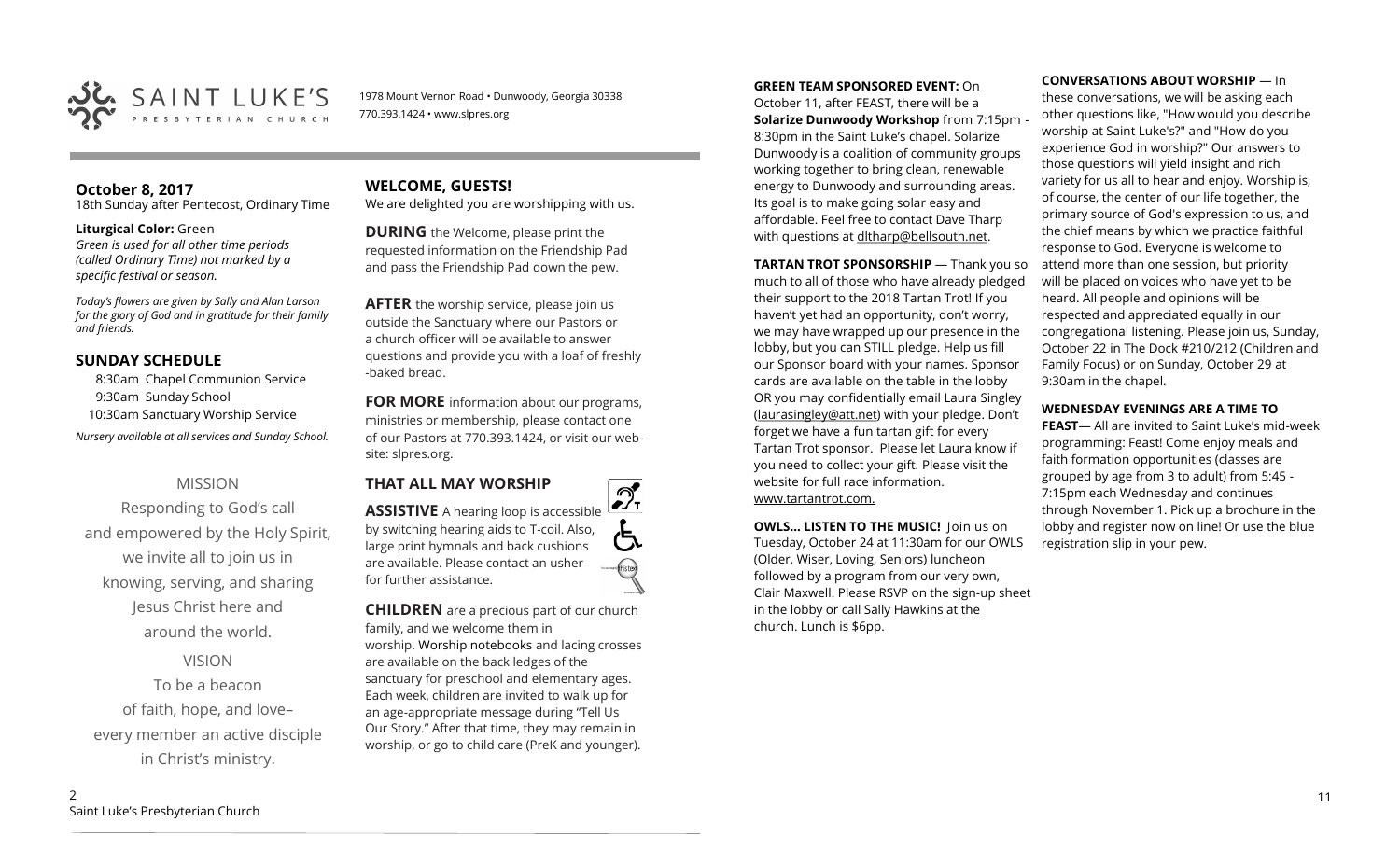## MUSIC MINISTRY

**Clair Maxwell clairmaxwell@slpres.org / 770.393.1424 ext. 227** 

\_\_\_\_\_\_\_\_\_\_\_\_\_\_\_\_\_\_\_\_\_\_\_\_\_\_\_\_\_\_\_\_\_\_\_\_\_\_\_\_\_\_\_\_\_\_\_\_\_\_\_\_\_\_\_\_\_\_\_\_\_\_\_\_\_\_\_\_\_\_\_\_\_\_\_\_\_\_\_\_\_\_\_\_\_\_\_\_\_\_\_\_\_\_\_\_\_\_\_\_

#### **CHOIR REHEARSALS ON WEDNESDAYS**

5:00-5:45pm Cherub Choir, Ages 4-5, *Yvonne Miller, Director*  5:00-5:45pm Westminster Choir, Grades 1-5, *Clair Maxwell, Director*  6:30-7:20pm Festival Ringers, Youth & Adults, *Clair Maxwell, Director*  7:30-9:00pm Chancel Choir, Youth & Adults, *Clair Maxwell, Director* 

#### **UPCOMING EVENTS**

December 10 : Toys for Tots concert with brass – 4pm December 17 : Lessons and Carols service - 10:30am

## YOUTH MINISTRY

| <b>Phil Brown</b> | philbrown@slpres.org / 770.393.1424 ext. 238 |
|-------------------|----------------------------------------------|
|                   |                                              |

#### **HERE'S WHAT'S COMING UP IN YOUTH MINISTRY**

| October 8: | Youth Sunday school at 9:30am. Youth rooms.                 |  |  |  |  |
|------------|-------------------------------------------------------------|--|--|--|--|
|            | Six Flags after church. Please sign up on line, slpres.org. |  |  |  |  |

- October 15: Prayer Walk on Beltline. We will walk along the beltline learning about our city and saying prayers along the way. There will probably be some king of pops involved too. Bring \$ for lunch at Moe's and \$3 for King of Pops.
- October 27-29: Middle School Retreat. Register on Saint Luke's website next week. We will need adults for this weekend. Deadline for registration is October 15.
- October 29: Trunk-N-Treat. We will need Youth help with Carnival games and good times with the children.

#### **PARENT RETREAT REGISTRATION**

New parenting retreat that is coming February 9-11, 2018 in Montreat, NC. Five churches around the southeast and Montreat Conference Center have come together to start this unique retreat designed for parents of kids primarily with elementary, middle, and high school-aged children. It is a weekend for you to become more connected, relaxed, and faithful parents in the beautiful mountains of North Carolina. [www.authenticparents.org](http://www.authenticparents.org)  for all the details. Talk to Phil about any questions.

#### **In Preparation for Worship**

"I am the living bread that came down from heaven. Whoever eats of this bread will live forever; and the bread that I will give for the life of the world is my flesh."

 *– John 6:51*

#### **Gathering Prayer**

**Prelude** Prelude on "Holy Manna" *David Cherwien*

**Chiming of the Hour**

#### **Welcome and Announcements**

*If you are new to Saint Luke's today, welcome, we are so glad you are here! We have a gift of fresh bread we would love to give to you as a token of our gratitude. Please introduce yourself after worship to receive your welcome gift.*

*Please take the time now to fill out the Friendship Pads situated at the end of each pew. Write down your names and pass the pad down the pew, so that you may greet your pew neighbors by name and that we may know you are here.*

#### **Call to Worship\***

|                                                                | Leader: O give thanks to the Lord! The Lord hears the cries of the people.                                           |  |  |  |
|----------------------------------------------------------------|----------------------------------------------------------------------------------------------------------------------|--|--|--|
|                                                                | People: We give thanks to the Lord!                                                                                  |  |  |  |
|                                                                | Leader: The works of the Lord are great. Remember what God has done.                                                 |  |  |  |
|                                                                | People: We give thanks to the Lord!                                                                                  |  |  |  |
|                                                                | Leader: God has done miracles, God has remembered promises,<br>God has fed the hungry and brought the wanderer home. |  |  |  |
|                                                                | People: We give thanks to the Lord, who is worthy of glory and praise!                                               |  |  |  |
| Opening Hymn #509*<br>All Who Hunger, Gather Gladly HOLY MANNA |                                                                                                                      |  |  |  |
| Call to Confession*                                            |                                                                                                                      |  |  |  |

Leader: The Lord be with you. **People: And also with you.** Leader: Let us pray.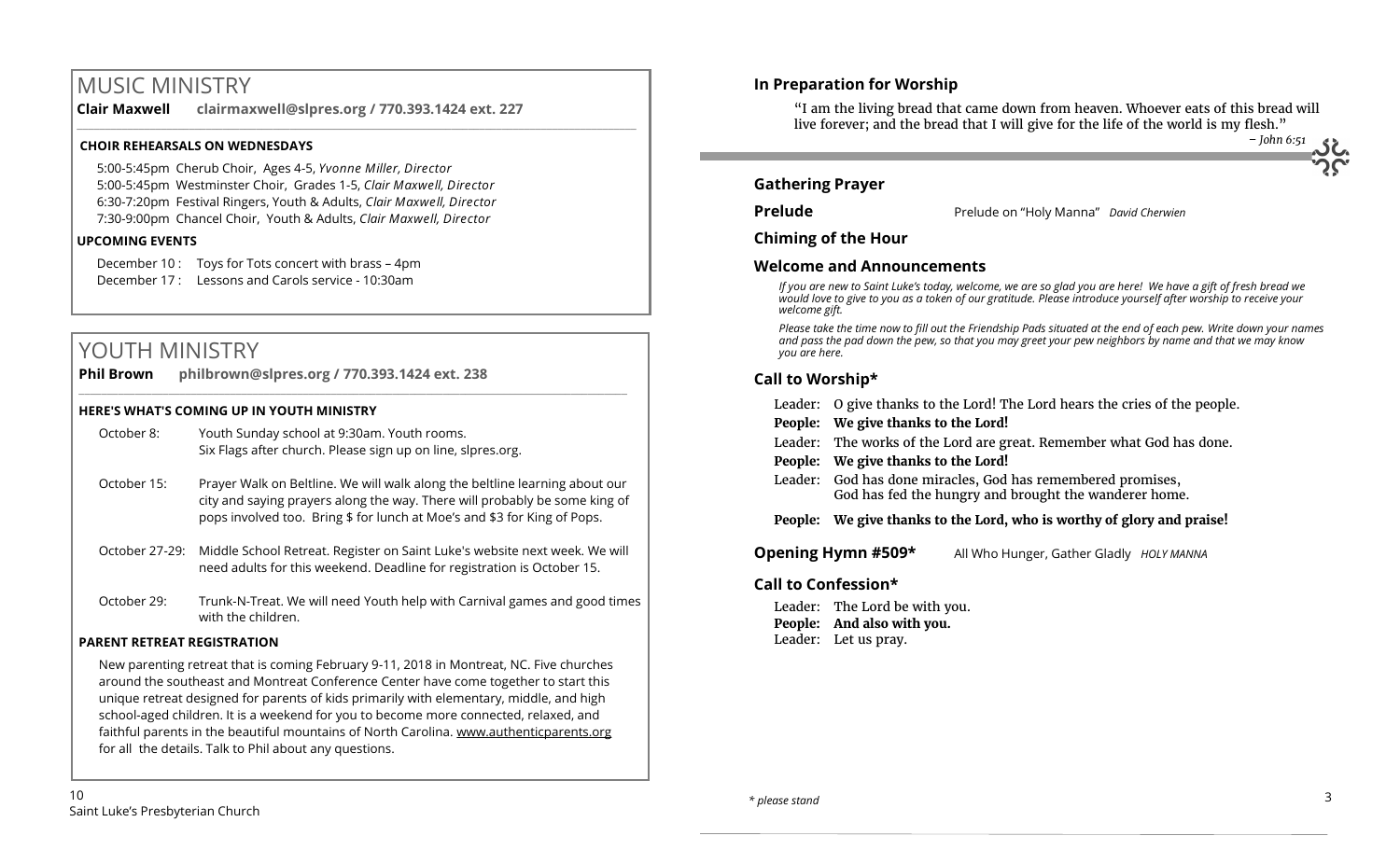#### **Prayer of Confession\***

**Loving God,**

**We often seek after things, not after you. We often expect generosity, rather than show it. We struggle to be grateful and gracious. We forget what you have done, which is miraculous and satisfying. Forgive us, and fill us with gratitude and graciousness. Help us to open our hearts and share our gifts in the way you have shown us to do in Jesus Christ. Hear now our silent prayers of confession…** (*Silence is kept for personal confession)* 

Leader: Lord, in Your mercy, **People: Hear our prayer. Amen.**

#### **Assurance of Forgiveness\***

**Song of Praise\*** Glory Be to the Father *GLORIA PATRI*

**Glory be to the Father, and to the Son, and to the Holy Ghost; as it was in the beginning, is now, and ever shall be, world without end. Amen, amen.**

#### **Passing of the Peace of Christ\***

Leader: May the peace of Christ be with you. **People: And also with you.**

#### **Prayer for Illumination**

#### **Scripture Lesson** Exodus 16:1-18, *pages 60-61 of the Old Testament* Scott Shipley

Leader: The Word of the Lord. **People: Thanks be to God.**

#### **Tell Us Our Story** Phil Brown

Parents may take their children (through PreK) to our nursery, Room 120 in Sheppard Hall. Parents of children<br>in K, 1ª or 2nd grade may take them to Faithful Friends in The Harbor, Room 213 in Sheppard Hall.

| Anthem                                                                                                                                                                                                                                                                        | Canticle of Faithfulness Daniel Bird |  | Chancel Choir |  |
|-------------------------------------------------------------------------------------------------------------------------------------------------------------------------------------------------------------------------------------------------------------------------------|--------------------------------------|--|---------------|--|
| My song forever shall record the tender mercies of the Lord;<br>thy faithfulness will I proclaim, and every age shall know thy name.<br>I sing of mercies that endure forever builded firm and sure,<br>of faithfulness that never dies, established changeless in the skies. |                                      |  |               |  |

*continued on the next page*

## S P L A S H ! CHILDREN'S MINISTRIES

**Catherine Anne Thomas cathomas@slpres.org / 770.393.1424 ext. 228** 

**\_\_\_\_\_\_\_\_\_\_\_\_\_\_\_\_\_\_\_\_\_\_\_\_\_\_\_\_\_\_\_\_\_\_\_\_\_\_\_\_\_\_\_\_\_\_\_\_\_\_\_\_\_\_\_\_\_\_\_\_\_\_\_\_\_\_\_\_\_\_\_\_\_\_\_\_\_\_\_\_\_\_\_\_\_\_\_\_\_\_\_\_\_\_\_\_\_\_\_\_\_\_\_\_\_\_\_** 

#### **TRUNK-N-TREAT 2017**

It's time to start dreaming up fun Halloween costumes and decorations for Trunk-n-Treat! This annual event is a perennial favorite with our church family, our Little Saints Family, and our Dunwoody community. Here are the details! On Sunday, October 29:

4:15pm – Cars begin parking in the Mount Vernon lot so that trunks and tailgates can be decorated. If you're giving out treats at your vehicle, please be sure and plan for at least 250. All who wish to compete for a "top three" prize should register and get a number at the side walk table upon arrival.

4:45pm – 5:30pm Carnival Games in the back parking lot. All people wearing costumes should register and get a label to wear so that our judges may identify you while you're playing games and collecting candy.

5:30pm – 6:00pm – Candy-collecting in the Mount Vernon parking lot. Costumed characters will visit each vehicle to get a treat!

6pm – 7pm – Dinner in the Great Hall featuring hamburgers, chicken tenders, and all the sides. Sign up for dinner on our website at: http://slpres.org/trunk-n-treat-dinner/. We'll have a lively costume parade and hear the "Top Three" prize winners in each category.

#### **WEDNESDAY NIGHT HELP NEEDED!**

Our younger elementary class of 1<sup>st</sup>, 2<sup>nd</sup>, and 3<sup>rd</sup> graders is seeking adult volunteers. The class is immediately after dinner, 6:30pm-7:15pm. We're learning about character traits rooted in Christ, so what better way to teach that than by showing them your servant's heart?

We need TWO ADULTS for this coming Wednesday evening. Without assistance, our Director of Children's Ministries will be outnumbered 12 to 1. Our children are precious and delightful, but they need more gentle guidance than one person can provide. No real teaching is required – just a smile and the willingness to learn with our group.

We need at least ONE ADULT for ANY of the following weeks: October 11, October 18, and October 25.

Please respond to [cathomas@slpres.org.](mailto:cathomas@slpres.org)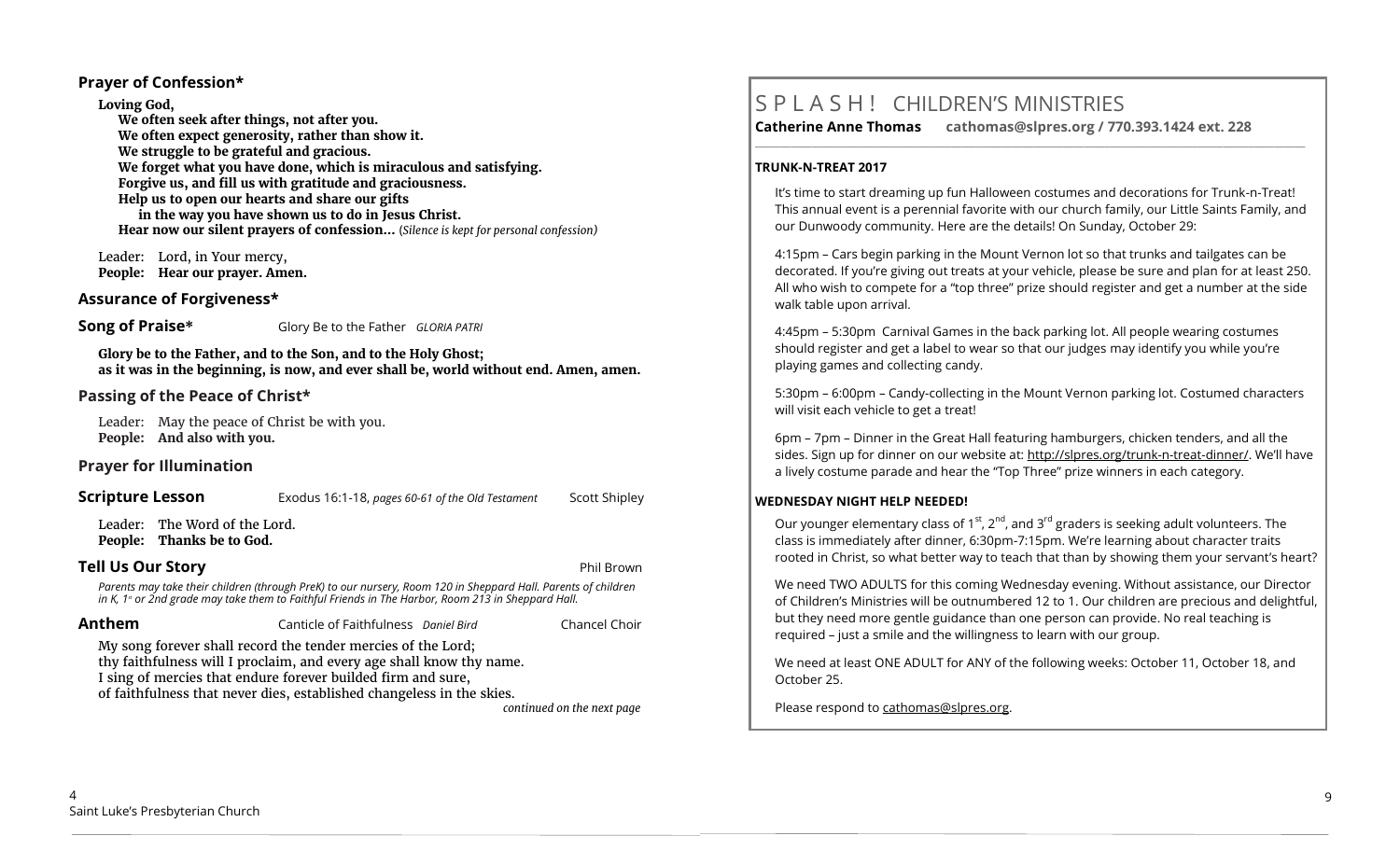## ADULT MINISTRY

**Shannon Dill shannondill@slpres.org / 770.393.1424 ext. 229** 

#### **ADULT SUNDAY SCHOOL**

Individual classes have begun. Please see the website for a full description of each class. (http://slpres.org/program-ministries/adult-ministry/sunday-school)

 $\_$  ,  $\_$  ,  $\_$  ,  $\_$  ,  $\_$  ,  $\_$  ,  $\_$  ,  $\_$  ,  $\_$  ,  $\_$  ,  $\_$  ,  $\_$  ,  $\_$  ,  $\_$  ,  $\_$  ,  $\_$  ,  $\_$  ,  $\_$  ,  $\_$  ,  $\_$ 

Faith Foundations: Room 232 House to House: Room 203 Seasons of the Spirit: Room 231/233 Soul Food: Room 234/236

#### **FRIDAY MORNING MEN'S BIBLE STUDY**

Fellowship and Bible study every Friday from 6:40-8am in the Parlor with Dan Joyce.

#### **BIBLE STUDY: "WAYFARERS"**

Come join David, Shannon or Phil as this week's preacher leads a study of the scripture for the upcoming Sunday's worship. Meet on Wednesdays at 10am in the church library.

#### **MOM'S SMALL GROUP, "LOVE DOES"**

A new small group for moms of all stages to explore all that God wants to do with us. This class meets on the 2nd Thursday of the month at Shannon's home from 7:30-8:30pm.

#### **MOM'S MID-DAY GROUP, "ANIMATE FAITH"**

Please join Shannon Dill and other moms to encourage, grow, and laugh with one another! This semester we'll meet on Friday mornings at 11am, through November 3 in the Session room (room 109). Contact Carol Perry, carolperry @slpres.org, to make a child care reservation (free of charge).

#### **Anthem**



#### **Sermon** "God Shows Up, Feeding" Shannon Dill

## **Hymn #65\*** Guide Me, O Thou Great Jehovah *CWM RHONDDA*

**Affirmation of Faith\*** Apostles' Creed **I believe in God, the Father Almighty, Maker of heaven and earth, and in Jesus Christ, His only Son, our Lord; who was conceived by the Holy Ghost, born of the Virgin Mary, suffered under Pontius Pilate; was crucified, dead, and buried; He descended into hell; the third day He rose again from the dead; He ascended into heaven, and sitteth on the right hand of God the Father Almighty; from thence He shall come to judge the quick and the dead. I believe in the Holy Ghost; the holy catholic Church; the communion of saints; the forgiveness of sins; the resurrection of the body; and the life everlasting. Amen.**